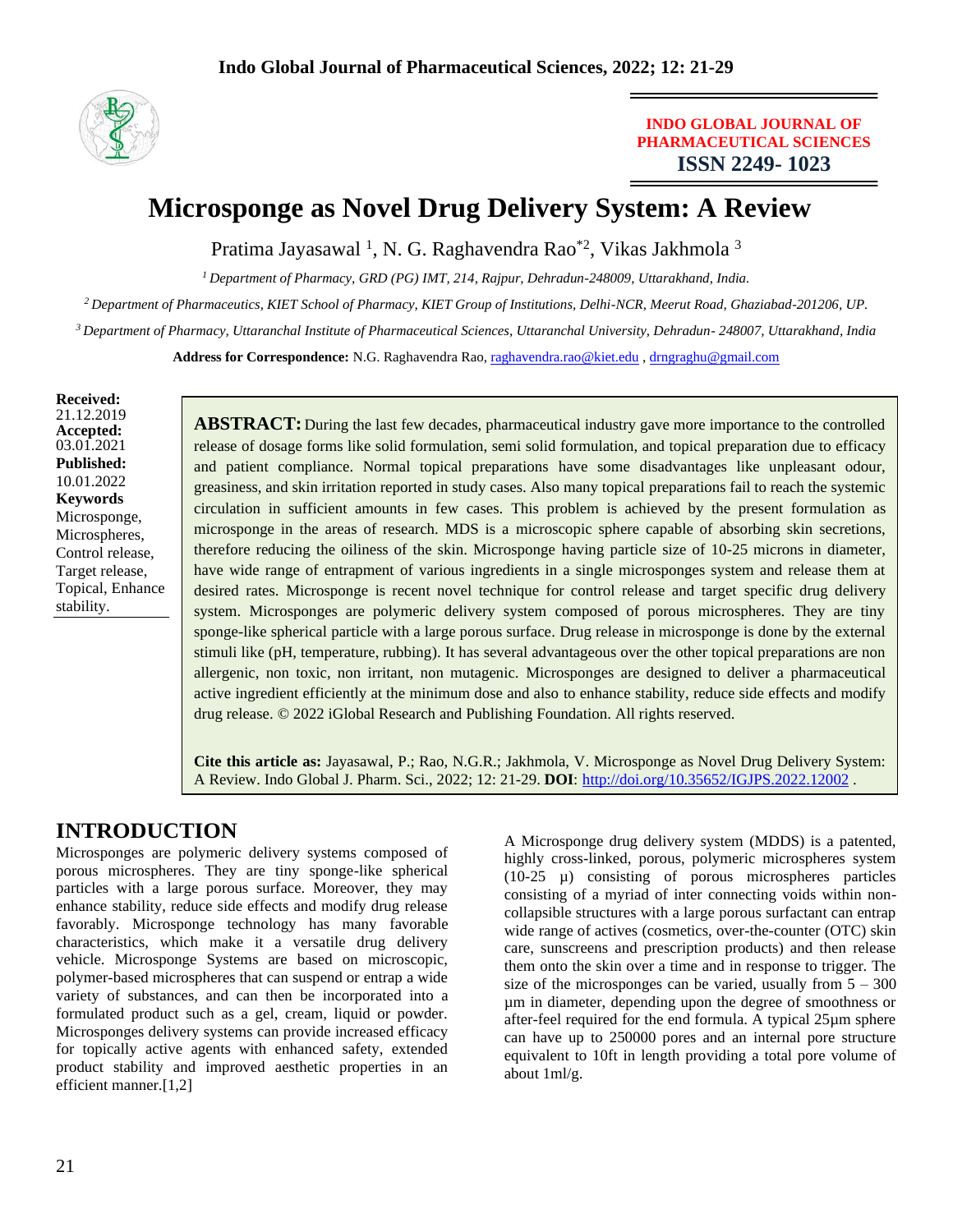

**Figure 1: Microsponges Advantages of microsponge over other topical dosage forms.**

## **HISTORY OF MICROSPONGE**

The microsponge technology was developed by Won in 1987 and the original patents were assigned to Advanced Polymer Systems, Inc. This Company developed a large number of variations of the technique and applied those to cosmetic as well as OTC and prescription pharmaceutical products. At the present time, this interesting technology has been licensed to Cardinal Health, Inc., for use in topical products.[3]

## **ADVANTAGES OF MICROSPONGE DRUG DELIVERY SYSTEM:** [4-6]

- 1. Microsponges are biologically safe and offer unique advantage of programmable release.
- 2. They offer entrapment of numerous ingredients and are believed to contribute elegance and enhanced formulation flexibility.
- 3. They have the capacity to absorb or load a high degree of active materials into the particle or unto its surface.
- 4. Microsponges are stable over a pH range of 1- 11 and upto temperature of 130ºC.
- 5. They are self sterilizing as average pore size is  $0.25 \mu m$ where bacteria cannot penetrate.
- 6. Microsponges are capable of absorbing skin secretions so reducing the oiliness of the skin upto 6 times of its weight.
- 7. With size 10-25 microns in diameter it is capable of entrapping the various ingredients in a single microsphere.
- 8. The drug releases in microsponges by the external stimuli like pH, temperature, and rubbing.
- 9. Microsponges have several advantages over topical preparations in being non-allergic, non-toxic, non-irritant and non-mutagenic.
- 10. Microsponges are thermal, physical and chemically stable.
- 11. These are compatible with the majority of vehicles and ingredients.
- 12. These systems have higher payload up to 50 to 60%.
- 13. Provides continuous action upto 12 hrs ie. extended release & improved product elegancy.
- **14.**It can amend bioavailability of same drugs & efficacy in treatment.

## **BENEFIT OF MICROSPONGE DRUG DELIVERY SYSTEM**

- 1. Enhanced product performance.
- 2. Extended release.
- 3. Reduced irritation and hence improved patient Compliance.
- 4. Improved product elegancy.
- 5. Improved oil control as it can absorb oil up to 6 times its weight without drying.
- 6. Improved formulation flexibility.
- 7. Improved thermal, physical, and chemical stability.
- 8. Flexibility to develop novel product forms.
- 9. Microsponge systems are non-irritating, non-mutagenic, non-allergenic and non-toxic [7,8].

## **CHARACTERISTICS OF ACTIVES MOIETIES THAT IS ENTRAPPED INTO MICROSPONGES**

- 1. Active ingredients that are entrapped in microsponge can then be incorporated into many products such as creams, gels, powders, lotions and soaps.
- 2. Certain considerations are taken into account while, formulating the vehicle in order to achieve desired product characteristics:
- 3. It should be either fully miscible in monomer as well as capable of being made miscible by addition of small amount of a water immiscible solvent.
- 4. It should be inert to monomers and should not increase the viscosity of the mixture during formulation.
- 5. It should be water immiscible or nearly only slightly soluble.
- 6. It should not collapse spherical structure of the microsponges.
- 7. It should be stable in contact with polymerization catalyst and also in conditions of polymerization.
- 8. The solubility of actives in the vehicle must be limited.
- 9. If not, the vehicles will deplete the microsponges before the application.
- 10. Not more than 10 to 12% w/w microsponges must be incorporated into the vehicle in order to avoid cosmetic problems.
- 11. Payload and polymer design of the microsponges for the active must be optimized for required release rate for given period of time [9,10]

## **METHOD OF PREPARATION OF MICROSPONGE**

Microsponge drug delivery system can be prepared in two ways, one-step process or by two-step process that is liquidliquid suspension polymerization and quasi emulsion solvent diffusion techniques based that is based on physicochemical properties of drug to be loaded.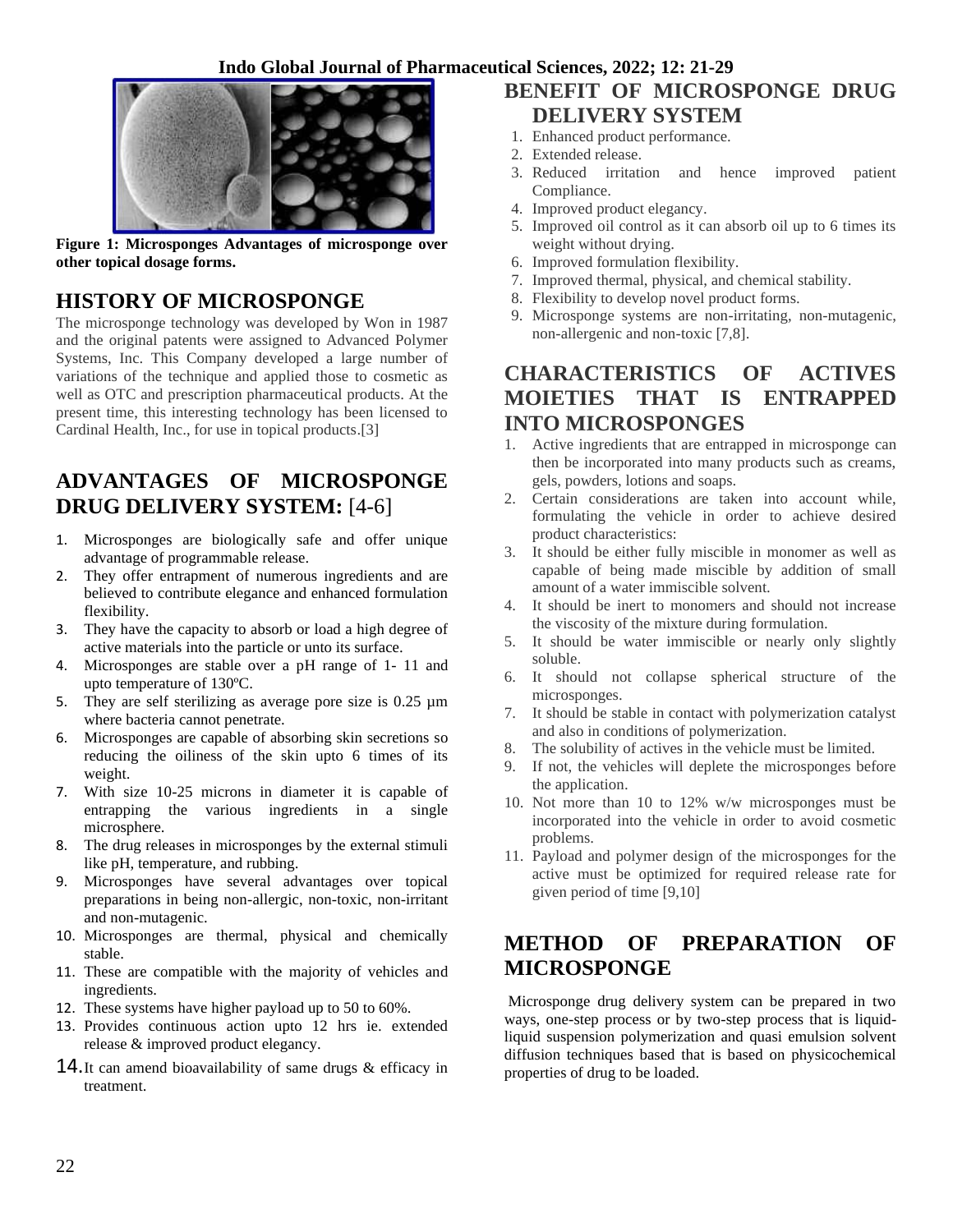

**Fig 2: Preparation of Microsponge**

#### **1. Liquid-liquid suspension polymerization**

The porous microspheres are prepared by suspension polymerization method in liquid-liquid systems. In this method the monomers which are immiscible are first dissolved along with active ingredients in a suitable solvent monomer and are then dispersed in the aqueous phases which consist of additives like surfactant, suspending agents to facilitate formation of suspension. The polymerization is then activated by increasing temperature or irradiation or by addition of catalyst. The polymerization process continues the formation of a reservoir type of system with spherical structure. After the polymerization process the solvent is removed leaving the spherical structured porous microspheres, i.e., microsponges  $[11-14]$ .

The various steps involved in the preparation of microsponges are summarized as follows:

**Step 1**: Selection of monomer as well as combination of monomers.

**Step 2**: Formation of chain monomers as polymerization starts.

**Step 3**: Formations of ladders as a result of cross-linking between chain monomers.

**Step 4**: Folding of monomer ladder to form spherical particles.

**Step 5**: Agglomeration of microspheres leads to the production of bunches of microspheres.

**Step 6:** Binding of bunches to produce microsponges.



**Fig 3: Reaction vessel for microsponge preparation by liquid-liquid suspension Polymerization.**

#### **2. Quasi-emulsion solvent diffusion**

Porous microspheres (microsponges) were also prepared by a quasi-emulsion solvent diffusion method (two-step process) using an internal phase containing polymer such as eudragit which is dissolved in ethyl alcohol. Then, the drug is slowly added to the polymer solution and dissolved under ultrasonication at 35°C and plasticizer such as triethylcitrate (TEC) was added in order to aid the plasticity. The inner phase is then poured into external phase containing polyvinyl alcohol and distilled water with continuous stirring for 2 hours. Then, the mixture was filtered to separate the microsponges. The product (microsponges) was washed and dried in an airheated oven at 40°C for 12 hr. [11,12]



**Fig 4: Various steps involved in Quasi-emulsion solvent diffusion method.**

**Drug release mechanism of microsponge**: The active ingredient is added to the vehicle in an entrapped form. As the microsponge particles have an open structure (they do not have a continuous membrane surrounding them), the active is free to move in and out from the particles and into the vehicle until equilibrium is reached, when the vehicle becomes saturated. Once the finished product is applied to the skin, the active that is already in the vehicle will be absorbed into the skin, depleting the vehicle, which will become unsaturated, therefore, disturbing the equilibrium. This will start a flow of the active from the microsponge particle into the vehicle, and from it to the skin, until the vehicle is either dried or absorbed. Even after that the microsponge particles retained on the surface of the stratum corneum will continue to gradually release the active to the skin, providing prolonged release over time. This proposed mechanism of action highlights the importance of formulating vehicles for use with microsponge entrapments. If the active is too soluble in the desired vehicle during compounding of the finished products, the products will not provide the desired benefits of gradual release. Instead they will behave as if the active was added to the vehicle in a free form. Therefore, while formulating microsponge entrapments, it is important to design a vehicle that has minimal solubilizing power for the actives. This principle is contrary to the conventional formulation principles usually applied to topical products. For these conventional systems it is normally recommended to maximize the solubility of the active in the vehicle [15,16] .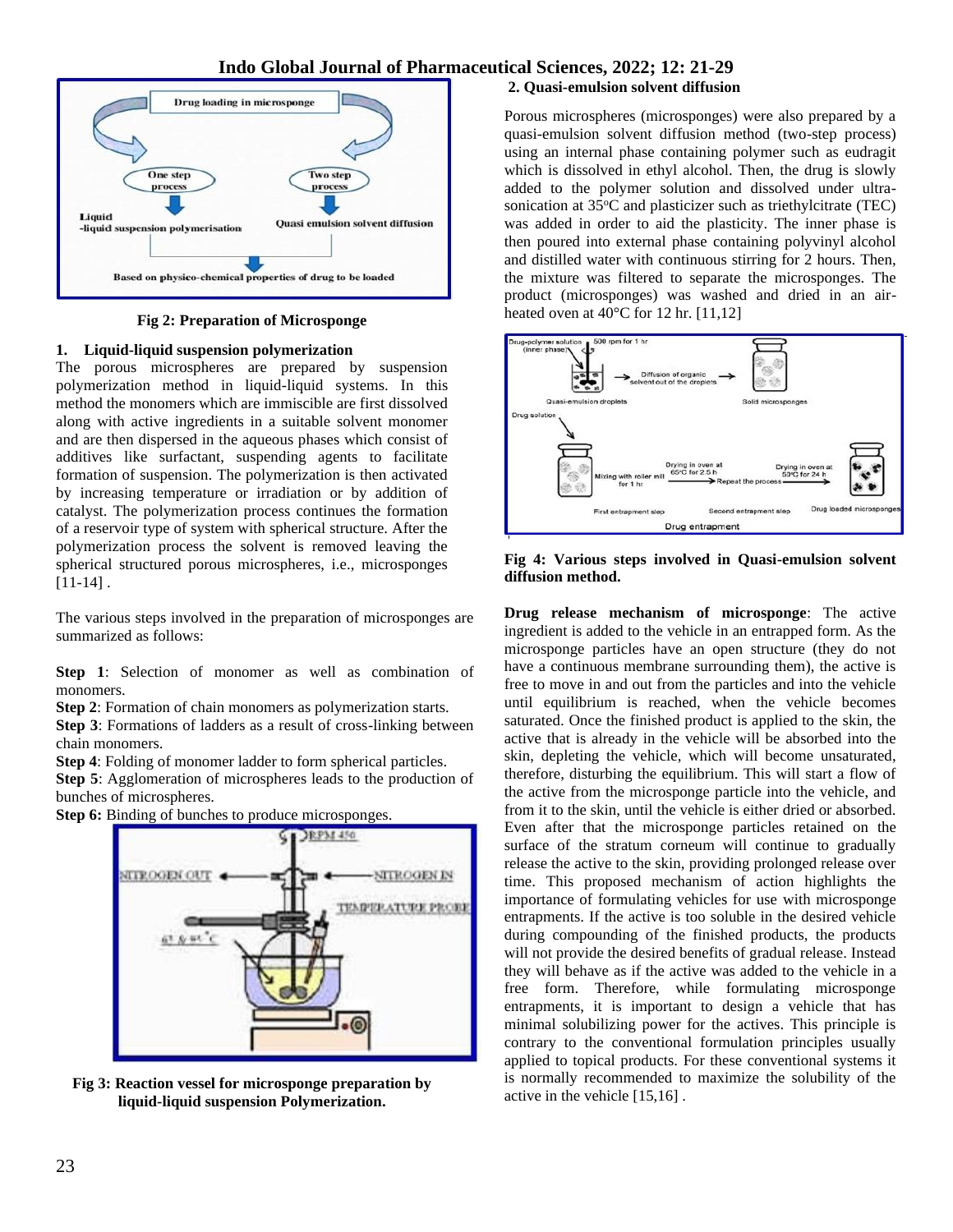#### **Accelerated or Triggered by following mechanism**:

- 1. Pressure triggered systems: Microsponge releases the entrapped material when pressurized/rubbed.
- 2. Temperature triggered systems: It is possible to modulate the release of substances from the microsponge by modulation of temperature. That is viscous sunscreens were show a higher release when exposed to higher temperatures.
- 3. pH triggered systems: Triggering the pH-based release of the active can be achieved by modifying the coating on the microsponge.
- 4. Solubility triggered system: Microsponges loaded with water-soluble ingredients will release the ingredient in the presence of water. Perspiration can trigger the release rate of active ingredients [17,18]

**Advantages over Conventional Formulations:** Conventional formulations of topical drugs are intended to work on the outer layers of the skin. Such products release their active ingredients upon application, producing a highly concentrated layer of active ingredient that is rapidly absorbed. When compared to the Microsponge system can prevent excessive accumulation of ingredients within the epidermis and the dermis. Potentially, the Microsponge system can reduce significantly the irritation of effective drugs without reducing their efficacy. For example, by delivering the active ingredient gradually to the skin like MDS Benzoyl peroxide formulations have excellent efficacy with minimal irritation [19-23].

**Advantages over Microencapsulation and Liposomes**: The MDS has advantages over other technologies like microencapsulation and liposomes. Microcapsules cannot usually control the release rate of actives. Once the wall ruptured, the actives contents within microcapsules will be released. Liposomes suffer from lower payload, difficult formulation, limited chemical stability and microbial instability. While microsponge system in contrast to the above systems are stable over range of pH 1 to 11, temperature up to  $130^{\circ}$  C; compatible with most vehicles and ingredients; self sterilizing as average pore size is 0.25 µm where bacteria cannot penetrate; higher payload (50 to 60%), still free flowing and can be cost effective [24-26] .

### **EVALUATION OF MICROSPONGE**

#### 1. **Particle size determination**

Particle size analysis of loaded and unloaded microsponges can be performed by laser light diffractometry or any other suitable method. The values can be expressed for all formulations, size range. Cumulative percentage drug release from microsponges of different particle size will be plotted against time to study effect of particle size on drug release. Particles larger than 30  $\mu$ m can impart gritty feeling and hence particles of sizes between 10 and 25 µm are preferred to use in final topical formulation.

2. **Morphology and surface topography of microsponges** Prepared microsponges can be coated with gold–palladium under an argon atmosphere at room temperature and then the surface morphology of the microsponges can be studied by scanning electron microscopy (SEM). SEM of a fractured microsponge particle can also be taken to illustrate its ultrastructure.

#### 3. **Determination of loading efficiency and production yield**

The loading efficiency (%) of the microsponges can be calculated according to the following equation:

|         |                        | Actual Drug Content in Microsponges |
|---------|------------------------|-------------------------------------|
|         | Loading efficiency $=$ |                                     |
| $X$ 100 |                        |                                     |

Theoretical drug content

The production yield of the micro particles can be determined by calculating accurately the initial weight of the raw materials and the last weight of the microsponge obtained.

Practical mass of Microsponges

**Production Yield Y = X 100**

Theoretical mass (Polymer + drug)

#### 4. **Characterization of pore structure**

Pore volume and diameter are vital in controlling the intensity and duration of effectiveness of the active ingredient. Pore diameter also affects the migration of active ingredients from microsponges into the vehicle in which the material is dispersed. Mercury intrusion porosimetry can be employed to study effect of pore diameter and volume with rate of drug release from microsponges. Porosity parameters of microsponges such as intrusion– extrusion isotherms pore size distribution, total pore surface area, average pore diameters, interstitial void volume, percent porosity, percent porosity filled, shape and morphology of the pores, bulk and apparent density can be determined by using mercury intrusion porosimetry.

#### 5. **Dissolution tests**

Dissolution release rate of microsponges can be studied by use of dissolution apparatus USP XXIII with a modified basket consisted of 5µm stainless steel mesh. The dissolution medium is selected while considering solubility of actives to ensure sink conditions. At various intervals the samples from the dissolution medium was analysed by suitable analytical methods.

#### 6. **Determination of true density**

The true density of micro particles is measured using an ultrapycnometer under helium gas and is calculated from a mean of repeated determinations

#### 7. **Resiliency (viscoelastic properties)**

Resiliency (viscoelastic properties) of microsponges can be modified to produce beadlets that is softer or firmer according to the needs of the final formulation. Increased cross-linking tends to slow down the rate of release [27].

#### **Other** *In-vitro* **studies are**

#### **Fourier transform infrared (FTIR) analysis [28**]

FTIR spectra of the drug, physical mixture of drug and Eudragit RS-100, formulations FPRS1nFPRS4 were recorded in potassium bromide disc using a Shimadzu Model 8400 FTIR spectrometer to ascertain compatibility.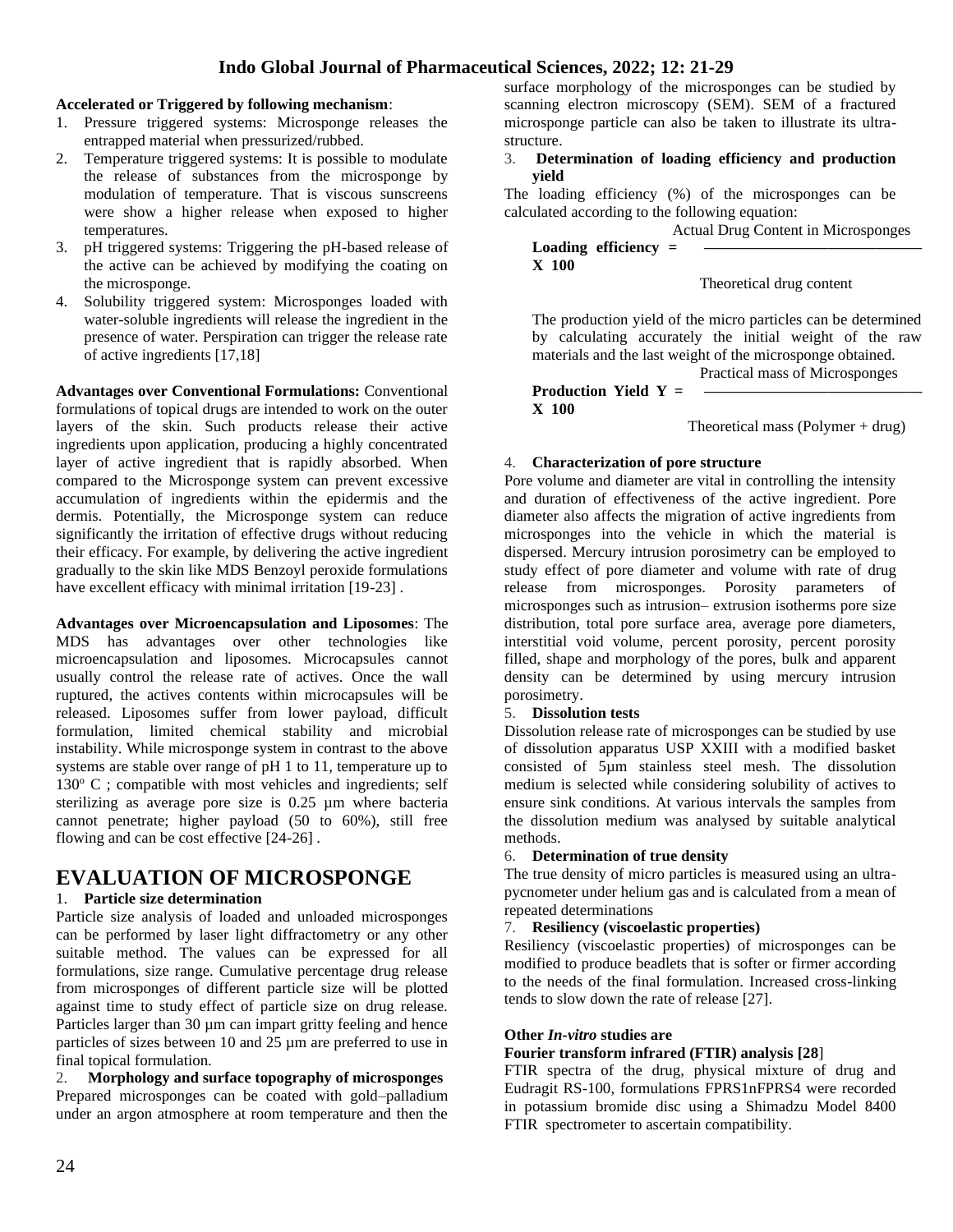#### **Differential scanning calorimetric (DSC) analysis[28]**

Thermal analysis using DSC was carried out on drug, physical mixture of the drug and Eudragit RS-100; accurately weighed samples were loaded into aluminum pans and sealed. All samples were run at a heating rate of 20ºC/min. over a temperature range 40-430ºC.

#### **Stability studies [29-30**]

In pharmaceutical sense, stability is technically defined as the capacity of particular formulation in a specific container or closure system, to remain within its physical, chemical, microbiological, therapeutic and toxicological specification. Durability of a product may be defined as the capability of a particular formulation in a specific container to remain with the physical, chemical, microbiological, therapeutic and toxicological specification. Stability of Microsponge gel formulation on storage is of a great concern as it is the major resistance in the development of marketed preparations. The prepared formulation was tested for stability on storing them at  $4 \pm 1$ °C,  $25 \pm 2$ °C and  $37 \pm 5$ °C & RH (Relative Humidity) 75 %.

After one month and the three months, they were evaluated for the following parameters:

•Appearance, pH, Drug content analysis, Drug release profiles, Rheological properties etc.

#### **Statistical analysis [28]**

The data obtained from each experiment were subjected to statistical analysis by Student t-test and one-way analysis of variance (ANOVA) using Graph Pad Instat software. *P* < 0.05 was considered to be indicative of significance.

#### **Safety considerations**

#### **Skin irritation studies in rabbits[31-32**]

The scores for erythema totaled for intact and abraded skin for all rabbits at 24 and 72 h. The

primary irritation index was calculated based on the sum of the scored reactions divided by 24 (two scoring intervals multiplied by two test parameters multiplied by six rabbits

#### **Anti-inflammatory activity by ear edema measurement** [33]

Experiments reported in this study were performed after approval by the Animal Ethics Committee of our College and were carried out in accordance with the CPCSA guidelines Anti inflammatory activity was done by Male Swiss mice (25– 35 g) housed at  $22\pm2$  °C under a 12h light/12-h dark cycle and with access to food and water, which were performed during the light phase of the cycle. The animals were allowed to acclimate to the laboratory for at least 2 h before testing and were used only once. Edema was induced in the right ear by topical application of 0.1mg/ear of croton oil dissolved in 20µL of acetone. In house gels of FA containing free, entrapped drug and marketed gel were applied topically simultaneously with the croton oil. Ear thickness was measured before and 6 h after the induction of inflammation using a digital vernier caliper and reported

**Primary Eye Irritation Study (Unwashed Eyes)** [34]:

Test substance is instilled into one eye of each of 6 rabbits (unwashed eyes), The cornea, iris, and conjunctival tissue of the treated eyes are graded for irritation effects at 1, 24, 48 and 72 hr after instillation. Observation period may be extended for up to 21 days to evaluate the reversibility of the effects observed.

#### **Other evaluation studies are**

Oral toxicity studies in rats, Mutagenicity in bacteria, allergenicity in guinea pigs, Compatibility studies by (TLC) thin layer chromatography.

### **APPLICATIONS OF MICROSPONGES**

Microsponges are used mostly for topical, oral administration as well as biopharmaceutical delivery. It offers the formulator a range of alternatives to develop drug and cosmetic products. These are developed to deliver an active ingredient efficiently at the low dose and Microsponge drug delivery system unique, novel and versatile and extremely attractive in cosmetic world.[35] Recent applications of microsponge from sea weed were to detect the diseases and also microsponge drug delivery in RNA silencing. Some applications of MDS are described as follows:

### **Applications** [36]:

| дррисанона [90].                                               |                                                                                                                                                                                            |  |  |  |
|----------------------------------------------------------------|--------------------------------------------------------------------------------------------------------------------------------------------------------------------------------------------|--|--|--|
| <b>Actives</b>                                                 | <b>Application</b>                                                                                                                                                                         |  |  |  |
| Sunscreens                                                     | Long lasting product efficacy, with<br>improved protection against sunburns<br>and sun related injuries even at elevated<br>concentration and with reduced irritancy<br>and sensitization. |  |  |  |
| Anti-acne<br>e.g. Benzoyl<br>Peroxide                          | Maintained efficacy with decreased skin<br>irritation and sensitization Maintained<br>efficacy with decreased skin irritation<br>and sensitization.                                        |  |  |  |
| Anti-<br>inflammatory<br>e.g.<br>hydrocortisone.               | Long lasting activity with reduction of<br>skin allergic response and dermatoses.                                                                                                          |  |  |  |
| Anti-fungals                                                   | Sustained release of actives.                                                                                                                                                              |  |  |  |
| Anti-dandruffs<br>e.g. zinc<br>pyrithione,<br>selenium sulfide | Reduced unpleasant odour with lowered<br>irritation with extended<br>safety<br>and<br>efficacy.                                                                                            |  |  |  |
| Antipruritics                                                  | Extended and improved activity.                                                                                                                                                            |  |  |  |
| Skin                                                           | Improved stabilization against oxidation                                                                                                                                                   |  |  |  |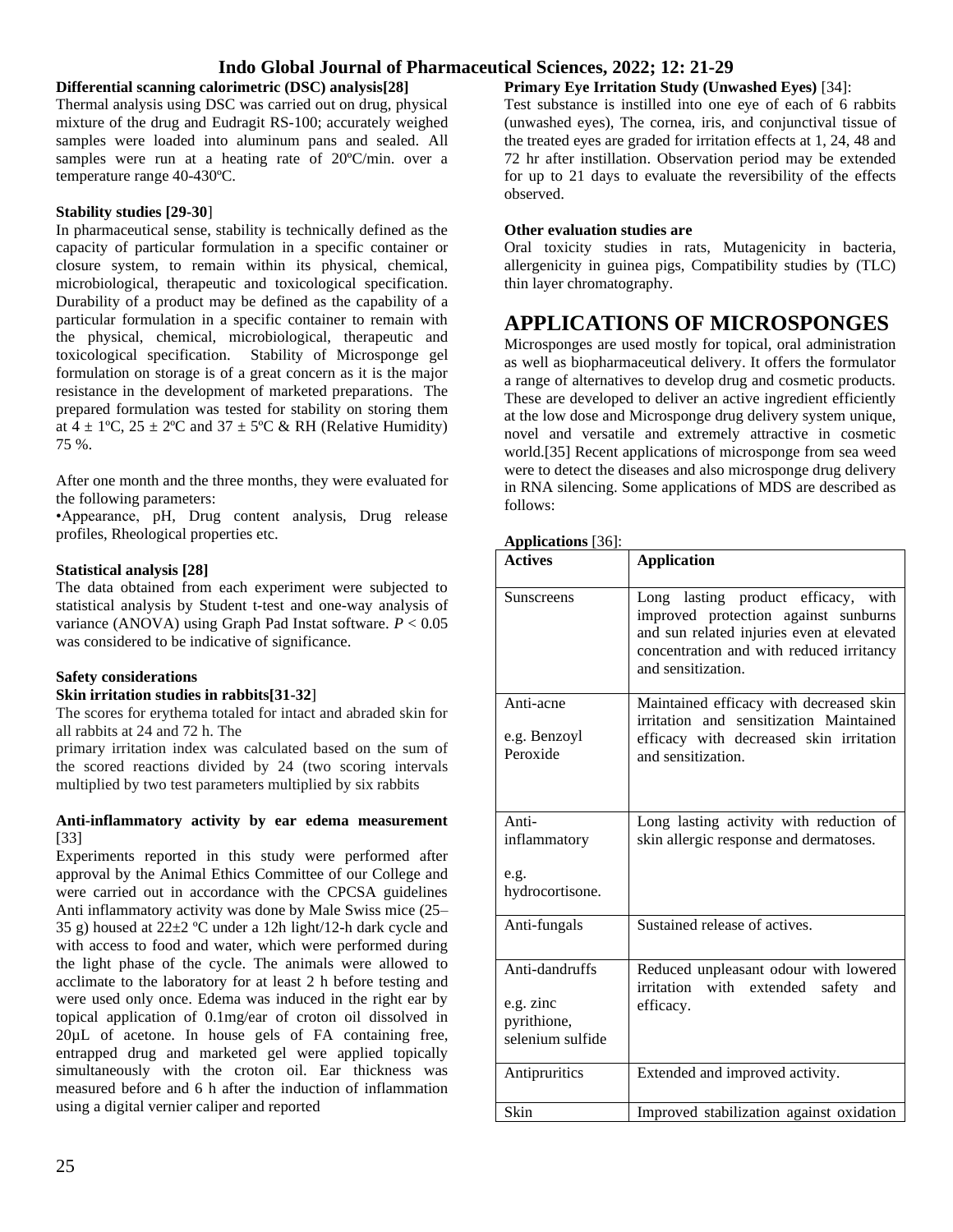| depigmenting<br>agents | with improved efficacy and aesthetic<br>appeal. |  |
|------------------------|-------------------------------------------------|--|
| Rubefacients           | Prolonged activity with reduced irritancy       |  |
|                        | greasiness and odour.                           |  |

Microsponge delivery systems are used to enhance the safety, efficacy and aesthetic quality of topical, over-the counter ("OTC") and personal care products. Products under development or in the marketplace utilize the topical microsponge systems in three primary ways;

- 1. As reservoirs releasing active ingredients over an extended period of time.
- 2. As receptacles for absorbing undesirable substances, such as excess skin oils, or
- 3. As closed containers holding ingredients away from the skin for superficial action.

 The resulting benefits include extended efficacy, reduced skin irritation, cosmetic elegance, formulation flexibility and improved product stability.

**In Food Industry**: Nanosponges are useful for masking, reduction and elimination of bitter components from fruit juices and other dietary products by selective combination of polymer and cross-linker.

**Chemotherapy**: Nanosponges have been studied as a potential delivery system for anticancer therapies in which enhancement of bioavailability and activity was seen in molecules such as Paclitaxel and Tamoxifen. Different cancer cells had been treated by nanosponges like breast cancer or fast acting glioma type with help of single dose of injections.

#### 1. **Microsponge for topical delivery**

The Microsponge systems are based on microscopic, polymerbased microspheres that can bind, suspend or entrap a wide variety of substances and then be incorporated into a formulated product, such as a gel, cream, liquid or powder. A single Microsponge is as tiny as a particle of talcum powder, measuring less than one-thousandth of an inch in diameter. Like a true sponge, each microsphere consists of a myriad of interconnecting voids within a non-collapsible structure that can accept a wide variety of substances. The outer surface is typically porous, allowing the controlled flow of substances into and out of the sphere. Several primary characteristics, or parameters, of the Microsponge system can be defined during the production phase to obtain spheres that are tailored to specific product applications and vehicle compatibility. Microsponge systems are made of biologically inert polymers. Extensive safety studies have demonstrated that the polymers are non-irritating, non- mutagenic, non-allergenic, non-toxic and non-biodegradable. As a result, the human body cannot convert them into other substances or break them down. Although they are microscopic in size, these systems are too large to pass through the stratum corneum when incorporated into topical products. Benzoyl peroxide (BPO) is commonly

used in topical formulations for the treatment of acne, with skin irritation as a common side effect. It has been shown that controlled release of BPO from a delivery system to the skin could reduce the side effect while reducing percutaneous absorption. Therefore, microsponge delivery of Benzoyl peroxide was developed using an emulsion solvent diffusion method by adding an organic internal phase containing benzoyl peroxide, ethyl cellulose and dichloromethane into a stirred aqueous phase containing polyvinyl alcohol and by suspension polymerization of styrene and divinyl benzene. The prepared microsponges were dispersed in gel base and microsponge gels are evaluated for anti-bacterial and skin irritancy. The entrapped system released the drug at slower rate than the system containing free BPO. Topical delivery system with reduced irritancy was successfully developed [37- 46].

#### 2. **Microsponge for oral delivery:**

In oral applications, the microsponge system has been shown to increase the rate of solubilisation of poorly water soluble drugs by entrapping such drugs in the microsponge system's pores. As these pores are very small, the drug is in effect reduced to microscopic particles and the significant increase in the surface area thus greatly increases the rate of solubilisation. Controlled oral delivery of ibuprofen microsponges is achieved with an acrylic polymer, Eudragit RS, by changing their intraparticle density. Sustained release formulation of chlorpheniramine maleate, using powdercoated microsponges, is prepared by the dry impact blending method, for oral drug delivery. Controlled oral delivery of Ketoprofen prepared by quasi-emulsion solvent diffusion method with Eudragit RS 100 and afterwards tablets of microsponges were prepared by the direct compression method. Results indicated that compressibility was much improved in the physical mixture of the drug and polymer; due to the plastic deformation of the sponge-like microsponge structure, producing mechanically strong tablets. Colonspecific, controlled delivery of Flurbiprofen was conducted by using a commercial Microsponge 5640 system. In vitro studies exhibited that compression-coated colon-specific tablet formulations started to release the drug at the eighth hour, corresponding to the proximal colon arrival time, due to addition of the enzyme, following a modified release pattern, while the drug release from the colon-specific formulations prepared by pore plugging the microsponges showed an increase at the eighth hour, which was the point of time when the enzyme addition was made.

#### 3. **Microsponge for Bone and Tissue Engineering**

Bone-substitute Compounds were obtained by mixing pre polymerized powders of polymethyl methacrylate and liquid methyl methacrylate monomer with two aqueous dispersions of tricalcium phosphate grains and calcium deficient hydroxyapatite powders. The final composites appeared to be porous and acted as microsponges. Basic fibroblast growth factor (bFGF) incorporated in a collagen sponge sheet was sustained released in the mouse sub-cutis according to the biodegradation of the sponge matrix, and exhibited local angiogenic activity in a dose-dependent manner. The injection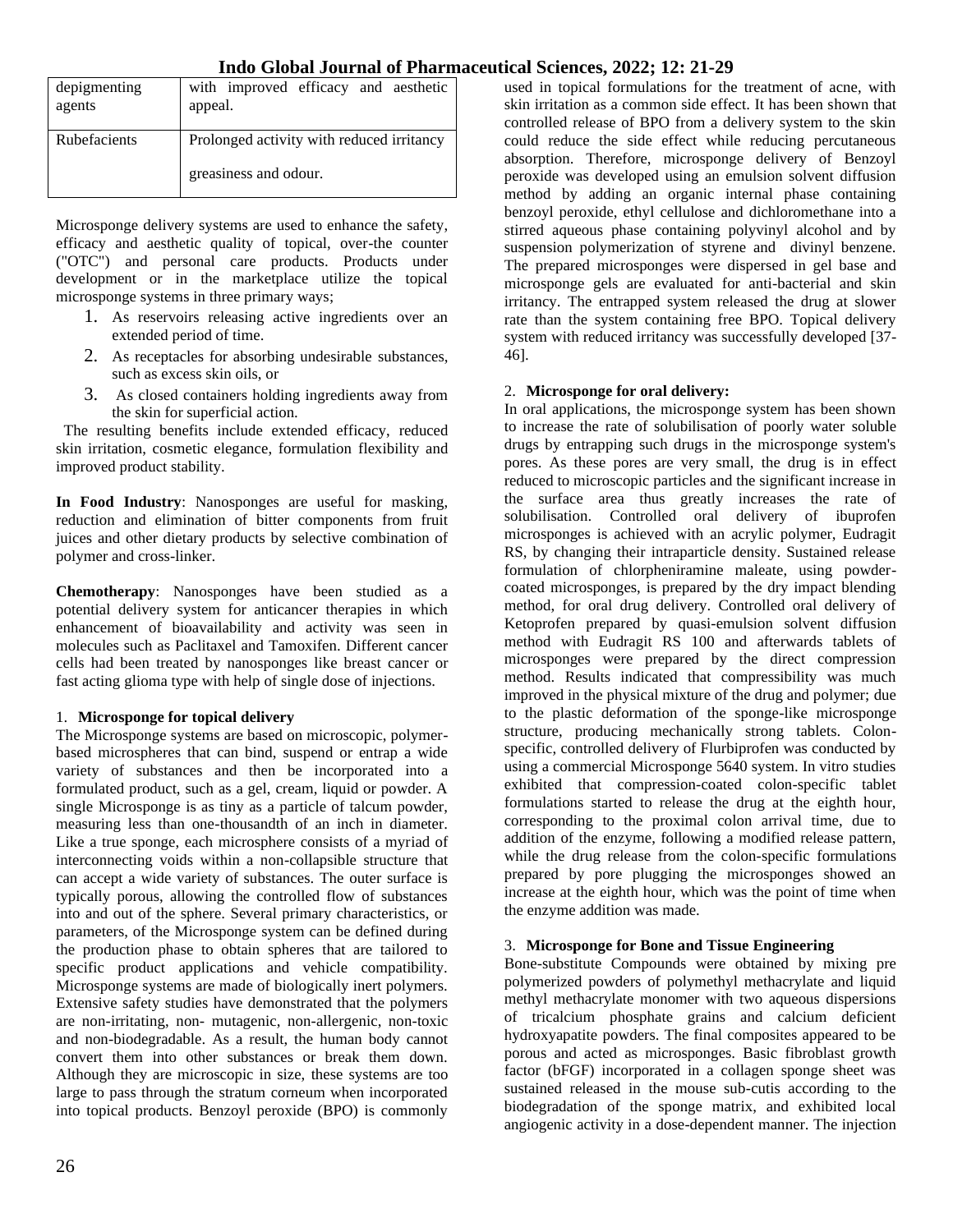of collagen microsponges incorporating bFGF induced a significant increase in the blood flow, in the murine ischemic hind limb, which could never have been attained by the bolus injection of bFGF. These results suggest the significance and therapeutic utility of the type I collagen as a reservoir of bFGF. Recent advances in microsponge drug delivery system: Various advances were made by modifying the methods to form Nan sponges, nanoferrosponges and porous micro beads. β - CD nanosponges were also developed that can be used for hydrophobic as well as hydrophilic drugs, in contrast to polymeric micro or nanosponges. These advanced systems were studied for oral administration of dexamethasone, Flurbiprofen, doxorubicin hydrochloride, itraconazole and serum albumin as model drug. These nanosponges were developed by cross- linking the β CD molecule by reacting the β-CD with biphenyl carbonate. Some researchers also observed the nanosponges as good carrier for the delivery of gases. Researchers also observed that incorporating a cytotoxic in a nanosponge carrier system can increase the potency of the drug suggesting that these carriers can be potentially used for targeting the cancerous cells [47-48].

| <b>Product</b><br><b>Name</b>           | <b>Manufacturer</b>                                       | <b>Advantages</b>                                                                                                                                                                                                                                                                                             |
|-----------------------------------------|-----------------------------------------------------------|---------------------------------------------------------------------------------------------------------------------------------------------------------------------------------------------------------------------------------------------------------------------------------------------------------------|
| Retinol<br>cream                        | <b>Biomedic</b>                                           | Microsponge system helps<br>to maximize retinol dosage<br>while<br>reducing<br>the<br>possibility of irritation.<br>Retinol is a topical vitamin<br>A derivative which helps<br>maintain healthy skin, hair<br>and mucous membranes.                                                                          |
| Dermalogica<br>oil<br>control<br>lotion | John & Ginger<br>Dermalogica<br>skin<br>care<br>products. | Microsponge technology<br>has exclusive skin response<br>soothes<br>and<br>complex<br>purifies, provides effective<br>hydration, without<br>skin<br>adding excess oil.                                                                                                                                        |
| Oil<br>free<br>matte<br>block spf 20    | Dermalogica.                                              | Microsponge technology<br>absorbs oil, maintaining an<br>all-day matte<br>finish<br>and<br>preventing<br>shine<br>without<br>any powdery residue. Oil<br>formula<br>free<br>contains<br>soothing Green Tea to help<br>calm inflammation caused<br>by breakouts. Contains no<br>artificial fragrance or color. |
| Retin-A-<br>Micro                       | Ortho-McNeil<br>Pharmaceutical,<br>Inc.                   | $0.1\%$ and $0.04\%$ tretinoin<br><b>MDS</b><br>in<br>for<br>entrapped<br>topical treatment of acne<br>vulgaris.<br>This formulation<br>patented<br>uses<br>methyl                                                                                                                                            |

|                      |                | methacrylate/<br>glycol<br>dimethacrylate<br>cross-<br>polymer<br>porous<br>microspheres<br>(MICROSPONGE®<br>System) to enable inclusion<br>of the active ingredient,<br>tretinoin, in an aqueous gel.                                                                                                                                                                                                                      |
|----------------------|----------------|-----------------------------------------------------------------------------------------------------------------------------------------------------------------------------------------------------------------------------------------------------------------------------------------------------------------------------------------------------------------------------------------------------------------------------|
| Epi<br>Quin<br>Micro | SkinMedica Inc | The Microsponge ® system<br>uses microscopic reservoirs<br>that entrap hydroquinone<br>and retinol. This provides<br>skin with continuous<br>the<br>exposure to hydroquinone<br>and retinol over time, which<br>skin<br>minimize<br>may<br>irritation.                                                                                                                                                                      |
| Carac                | Dermik         | arac Cream contains 0.5 %                                                                                                                                                                                                                                                                                                                                                                                                   |
| Cream,               | Laboratories,  | fluorouracil, with 0.35%                                                                                                                                                                                                                                                                                                                                                                                                    |
| 0.5%                 | Inc.           | being incorporated<br>into a<br>patented<br>porous<br>microsphere (Microsponge)<br>composed<br>of<br>methyl<br>methacrylate<br>glycol<br>$\overline{ }$<br>dimethacrylate<br>cross-<br>polymer and dimethicone.<br>is<br>Carac<br>once-a-day<br>a<br>topical prescription product<br>for the treatment of actinic<br>keratoses (AK), a common<br>skin<br>pre-cancerous<br>condition caused by over-<br>exposure to the sun. |

## **FUTURE IMPACT OF MICROSPONGE DRUG DELIVERY SYSTEM**

Microsponge is one of the novel drug delivery systems, for the topical preparations for drug delivery through skin. Not only it is limited to the topical preparations it shown its activity in colon targeting by the use of natural polymers, also shown its activity in biopharmaceuticals i.e. it is useful in drug delivery systems in various forms. Main advantage is that liquids can be transformed into free flowing powders. Its produce less toxic, non greasiness, non irritant, it requires less amount of drug due to delayed release. Normal topical preparations shows toxic reactions, incompatibilities, unpleasant odour, etc. by this microsponge products are advantageous some products are already approved and available in market; several products under development.

## **CONCLUSION**

A Microsponge Delivery System can entrap wide range of actives and then release them onto the skin over a time and in response to trigger. Microsponge drug delivery has become highly competitive and rapidly evolving technology and more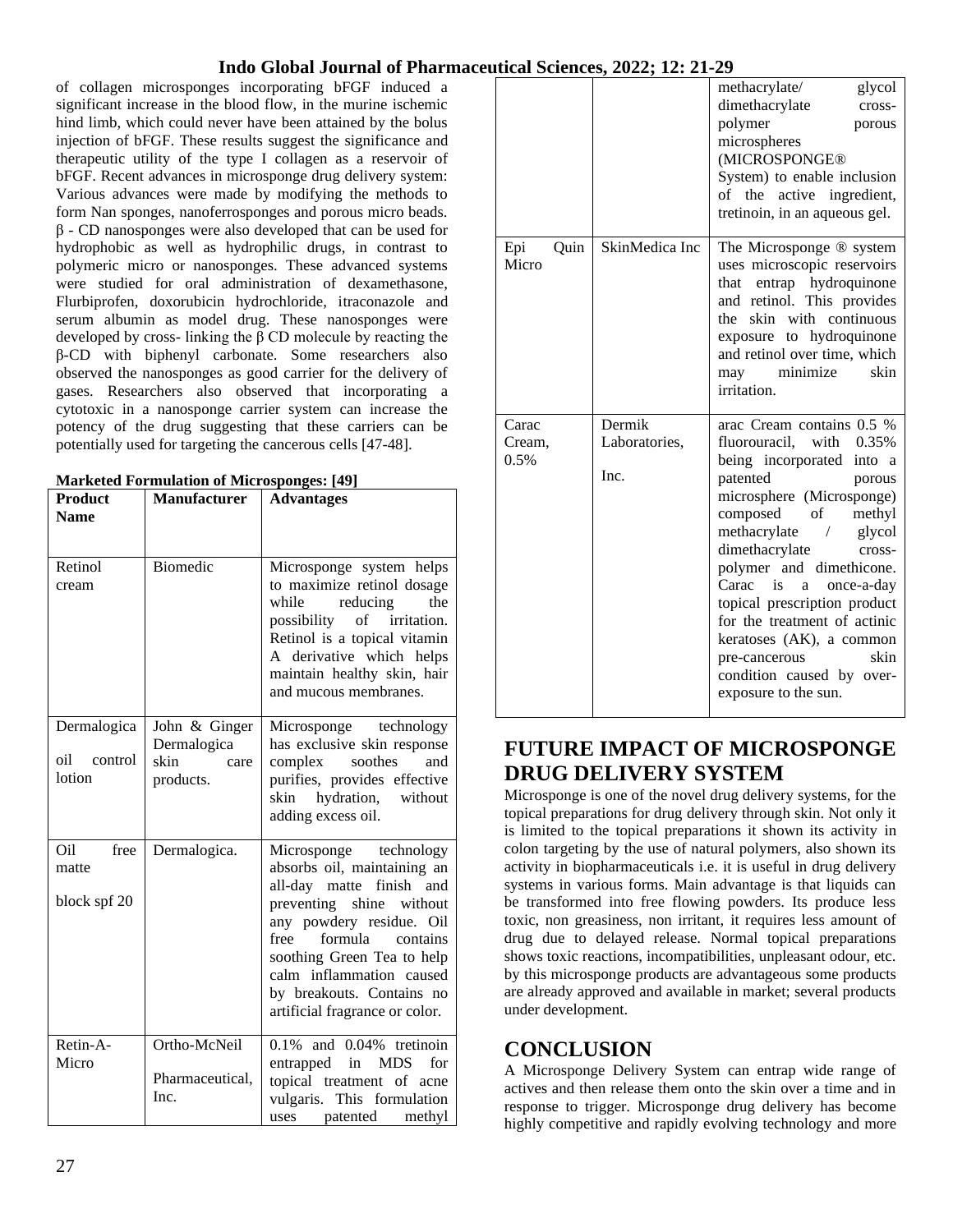and more research are carrying out to optimize cost effectiveness and efficacy of therapy. With demand for innovative and highly efficient Pharmaceutical as well as Cosmetic products, the market holds considerable potential for Microsponge technology and the versatility they offer. Microsponge can be effectively incorporated into topical drug delivery system for retention of dosage form on skin, and also use for oral delivery of drugs using bio erodible polymers, especially for colon specific delivery and controlled release drug delivery system thus improving patient compliance by providing site specific drug delivery system and prolonging dosage intervals. Therefore, microsponge has got a lot of potential and is a very emerging field which is needed to be explored. Microsponges constitute a significant part by virtue of their small size and efficient carrier characteristics. So microsponge drug delivery system has got a lot of potential and is a very emerging field which is needed to be explored in the future with most research study.

### **ACKNOWLEDGEMENT**

Authors are special thanks to **Sri. Sardar Raja Singh Sir**, Chairman and **Mrs. Lata Gupta Madam,** Director Admin, GRD (PG) Institute of Management and Technology, Dehradun, providing the facilities to publish this research work. This research did not receive any specific grant from funding agencies in the public, commercial, or not-for-profit sectors.

## **CONFLICT OF INTEREST**

The authors have no conflict of interest.

### **FUNDING SOURCE**

The author (s) received no financial support for the research, authorship or publication of this article.

## **DATA AVAILABILITY**

Not declared

### **REFERENCES**

- 1. Shivani Nanda, Mandeep Kaur, Nikhil Sood, SahilNagpal. Microsponge drug delivery system: an overview, World Journal of Pharmacy and Pharmaceutical Sciences, Volume 2, Issue 3, 1032-1043.
- 2. Aity S., et al., Microsponges: A novel strategy for drug delivery system. J Adv Pharm Technol Res, 2010. 1(3): p. 90- 283.
- 3. Chadawar V, and J. Shaji, Microsponge delivery system. Curr Drug Deliv, 2007. 4(2): p. 9-123
- 4. Kydonieus AF, and Berner B. Transdermal Delivery of Drugs, CRC Press, Boca Raton, 1987.
- 5. Nacht S. and Kantz M., (1992), The Microsponge: A Novel Topical Programmable Delivery System. Chapter 15, In: Topical Drug Delivery Systems. Edited by David W. O. and Anfon H. A. Volume 42, pp 299-325.
- 6. Won R., Sep. 1987, United States Patent No. 4,690,825, Method for delivering an active ingredient by controlled time release utilizing a novel delivery vehicle, which can be prepared by a process utilizing the active ingredient as a porogen.
- 7. Embil K, Nacht S, 1996. The microsponge® delivery system (MDS): a topical delivery system with reduced irritancy

incorporating multiple triggering mechanisms for the release of actives. J. Microencapsul. 13, 575–588.

- 8. Shivani Nanda, Mandeep Kaur, Nikhil Sood, Sahil Nagpal, Microsponge drug delivery system: an overview, World Journal of Pharmacy and Pharmaceutical Sciences, Volume 2, Issue 3, 1032-1043.
- 9. Brunton LL, Lazo JS, Parker KL. Goodman and Gilman's 'The Pharmacological Basis of Therapeutics'. 11th Edition. (2006) P. 1021.
- 10. Cooke CIET, Flora of Presidency of Bombay, Published under the authority of Secretary of State for Council (1903). Charde et al / International Journal of Advances in Pharmaceutics 2 (6) 2013: 70 .
- 11. Vyas SP, Khar RK, Targeted and Controlled Drug Delivery-Novel Carrier System: New Delhi, CBS Publication. 2002,453.
- 12. Neelam Jain, Pramod Kumar Sharma, Arunabha Banik. Recent advances on microsponge delivery system, International Journal of Pharmaceutical Sciences Review and Research, Volume 8, Issue 2, May – June 2011
- 13. Comoglu T, Gonul N, Baykara T. Preparation and in vitro evaluation of modified release ketoprofenmicrosponges, II Farmaco, 58, 2003, 101-106.
- 14. Namrata Jadhav, Vruti Patel, Siddhesh Mungekar, Manisha Karpe, Vilasrao Kadam, Microsponge delivery system: an updated review, current status and future prospects, World Journal of Pharmacy and Pharmaceutical Sciences, Volume 2, Issue 6, 6463-6485.
- 15. Christensen MS, Natch SJ. Invest. Dermato. 1983;69:282.
- 16. Jelvehgari M, Siahi-Shadbad MR, Azarmi S, Gary P, Martin, Nokhodchi A. The microsponge delivery system of benzoyl peroxide: Preparation, characterization and release studies. International Journal of Pharmaceutics 2006;308:124-132.
- 17. Tansel C, Baykara T. The effects of pressure and direct compression on tabletting of microsponges. Int. J. Pharm. 2002;242:191-195.
- 18. Ruckenstein E, Hong L. Concentrated emulsion polymerization pathway to hydrophobic And hydrophilic microsponge molecular reservoirs. Chem. Mater. 1992;4:1032-1037.
- 19. Chadawar V, Shaji J. Microsponge delivery system. Current Drug Delivery 2007;4:123-129.
- 20. Martin A, Swarbrick J, and Cammarrata A. In: Physical Pharmacy- Physical Chemical Principles in Pharmaceutical Sciences. 3rdEd., 1991 pp. 527.
- 21. Emanuele AD, Dinarvand R. Preparation, Characterization and Drug Release from Thermo responsive Microspheres. International Journal of Pharmaceutics.1995, 237-242.
- 22. Kilicarslan M, Baykara T. The effect of the drug/polymer ratio on the properties of Verapamil HCl loaded microspheres. Int. J. Pharm. 252, 2003, 99–109.
- 23. Jayaweera DM. Medicinal Plants (Indigenous and Exotic) used in Ceylon. Part-2. A Publication of the Natural Sciences Council of Srilanka. Colombo (1980).
- 24. D'souza JI. In-vitro Antibacterial and Skin Irritation Studies of Microsponges of Benzoyl Peroxide. Indian Drugs. 2001, 38(7): 23.
- 25. Barkai A, Pathak V, Benita S. Polyacrylate (Eudragit retard) microspheres for oral controlled release of nifedipine. I. Formulation design and process optimization. Drug Dev. Ind. Pharm. 1990; 16:2057-2075.
- 26. D'souza JI, The Microsponge Drug Delivery System: For Delivering an Active Ingredient by Controlled Time Release. Pharma. info.net, 2008, 6 (3): 62.
- 27. Sarat CPM, Ajay M, Nagendra BB, Prathyusha P, Audinarayana N, Bhaskar RK. Microsponge Drug Delivery System. A Review. J. Pharm. Res.2011; 4(5): 1381-1384.